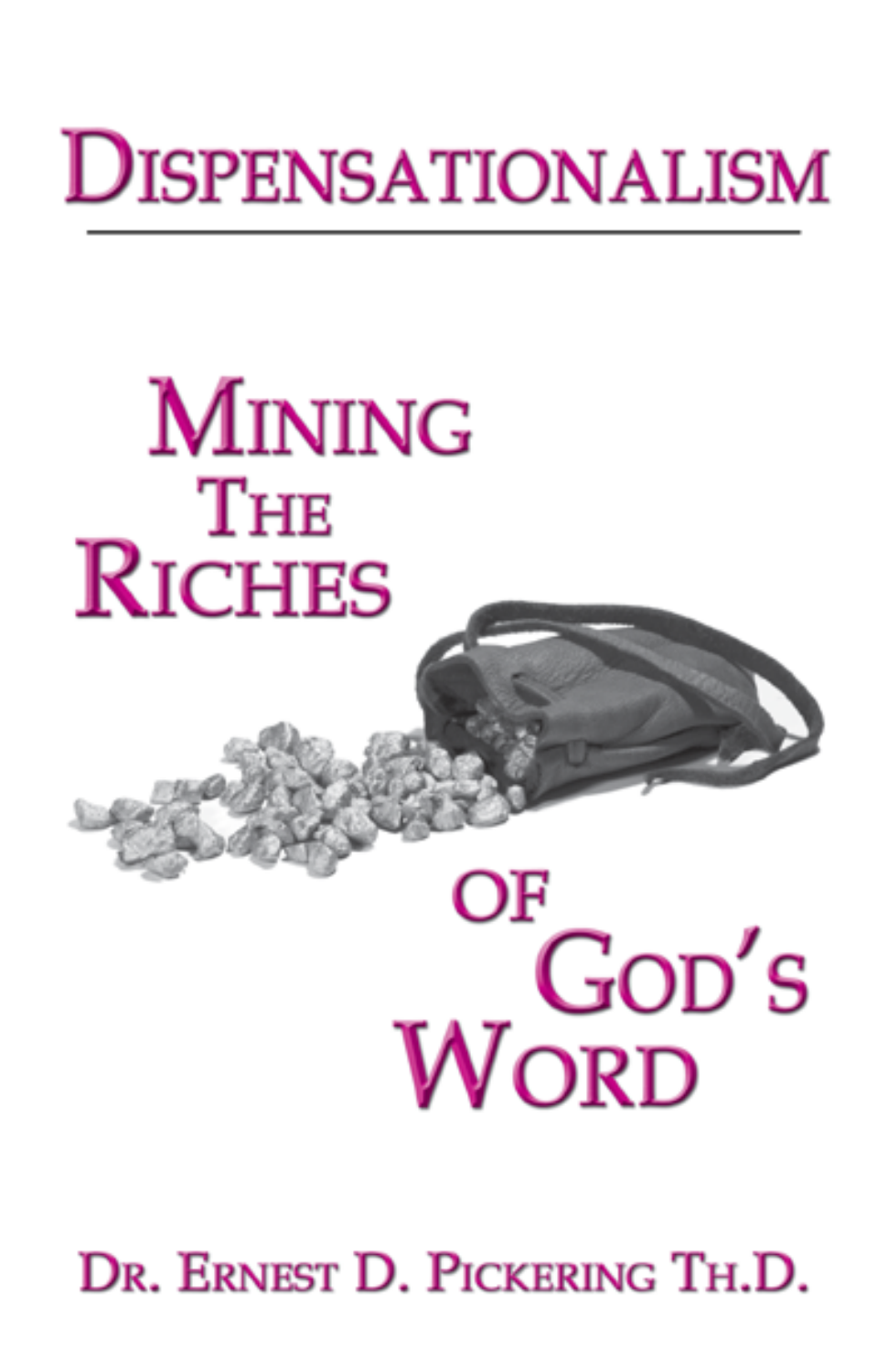Many years ago, I was introduced to the system of biblical interpretation known as *dispensationalism*. It revolutionized my life. I received a fresh understanding of the Word of God and was motivated to study it more diligently. At that time the system was better known to the average church member than it is today. It is the intent of this book to produce in as simple and concise a fashion as possible the leading features of dispensationalism, how it contrasts with other systems, and why it is beneficial to the Bible student. Other more scholarly and lengthy works are available for those wishing to pursue the matter further. It is not our purpose to compete with these books.

#### **WHAT IS DISPENSATIONALISM?**

Dispensationalism essentially is a system of biblical interpretation. It draws from the Scriptures themselves the principles of interpretation. It has numerous features, some of which we here delineate.

**A literal, grammatical-historical hermeneutic.** This is basic to the understanding of dispensationalism. David L. Cooper put it this way: "Take every word at its primary, ordinary, usual meaning unless the facts of the immediate context, studied in the light of related passages and axiomatic and fundamental truths, indicate clearly otherwise."<sup>1</sup> In other words, one is not allowed to import meanings into the Scriptures which are not plainly found there. Many systems of interpretation do just that. Some evangelicals have advocated what is called a *theological interpretation*. This yields meaning to passages based upon one's theological bent rather than an exegesis of the text itself. This is obviously a dangerous approach which bases the interpretation of God's Word upon one's personal bias rather than upon a diligent search for the actual meaning of the Scriptures.

Dispensationalists seek to have consistent hermeneutics (principles of biblical interpretation). They do not change their principle, for example, when they seek the meaning of prophetic portions of Scripture. Neither do they ignore the scriptural use of symbols, metaphors, and other figures of speech. These are part of the normal use of language.

**A distinction between the Church and Israel.** One of the major differences between the dispensational system and other systems lies in this truth. Many refer to the Church as *spiritual Israel* and apply many of the Old Testament promises to Israel to the Church. Dispensationalists, however, reject the

notion that Old Testament promises to Israel have been fulfilled in the Church. God has a separate and yet unfulfilled purpose for the physical seed of Abraham. While the nation has strayed from God and is not now in the place of blessing, in the future, by God's sovereign power, it will be returned to its land and be the recipient of abundant blessings from the Lord. Since the Church began at Pentecost and is formed by the baptism of the Holy Spirit, no Old Testament Israelite could possibly have been a member of the Church. Paul speaks of "the Jews...the Gentiles...the church of God" (I Cor. 10:32). Paul prays for the nation of Israel (Rom. 10:1) as an entity apart from the Church. Romans 9:6 ("For they are not all Israel, which are of Israel") does not infer Israel is the Church, but simply distinguishes between two types of Israelites.

**A conviction that the major unifying purpose of God cannot be limited to the salvation of the elect, but is rather the total exaltation of Christ and the demonstration of God's glory.** A popular and competing system of thought, covenant theology, sees the coordinating divine purpose through all the ages as the personal salvation of believers. Out of this assumption rises some of their criticism of dispensationalists, such as their charge that dispensationalists teach different ways of salvation. Dispensationalists, however, do not view the various dispensations as *ways of salvation*. To a covenant theologian, however, a dispensation would be an aspect of God's provision of personal redemption. This is a misunderstanding of the nature of a dispensation. God is doing more throughout history than just saving individuals from hell. He is working out His purpose for the nation of Israel for the angels, for the Church, and for the physical earth. He is not limited to doing one thing.

**Salvation is by grace through faith in every dispensation.** Dispensationalists do not teach, for example, Israelites living under the Old Testament law earned Heaven on the strength of their obedience to that law. It is clearly stated "no man is justified by the law in the sight of God" (Gal. 3:11). The offering of sacrifices could "never take away sins" (Heb. 10:11).

The big question here is, "What was the object of the Old Testament believer's faith?" Anti-dispensationalists bring New Testament revelation back into the Old Testament and teach the Old Testament believer somehow had faith in the finished work of Christ on the cross before such a sacrifice ever occurred. Thedispensational approach to this is nicely stated as follows in the Dallas Theological Seminary Statement of Faith: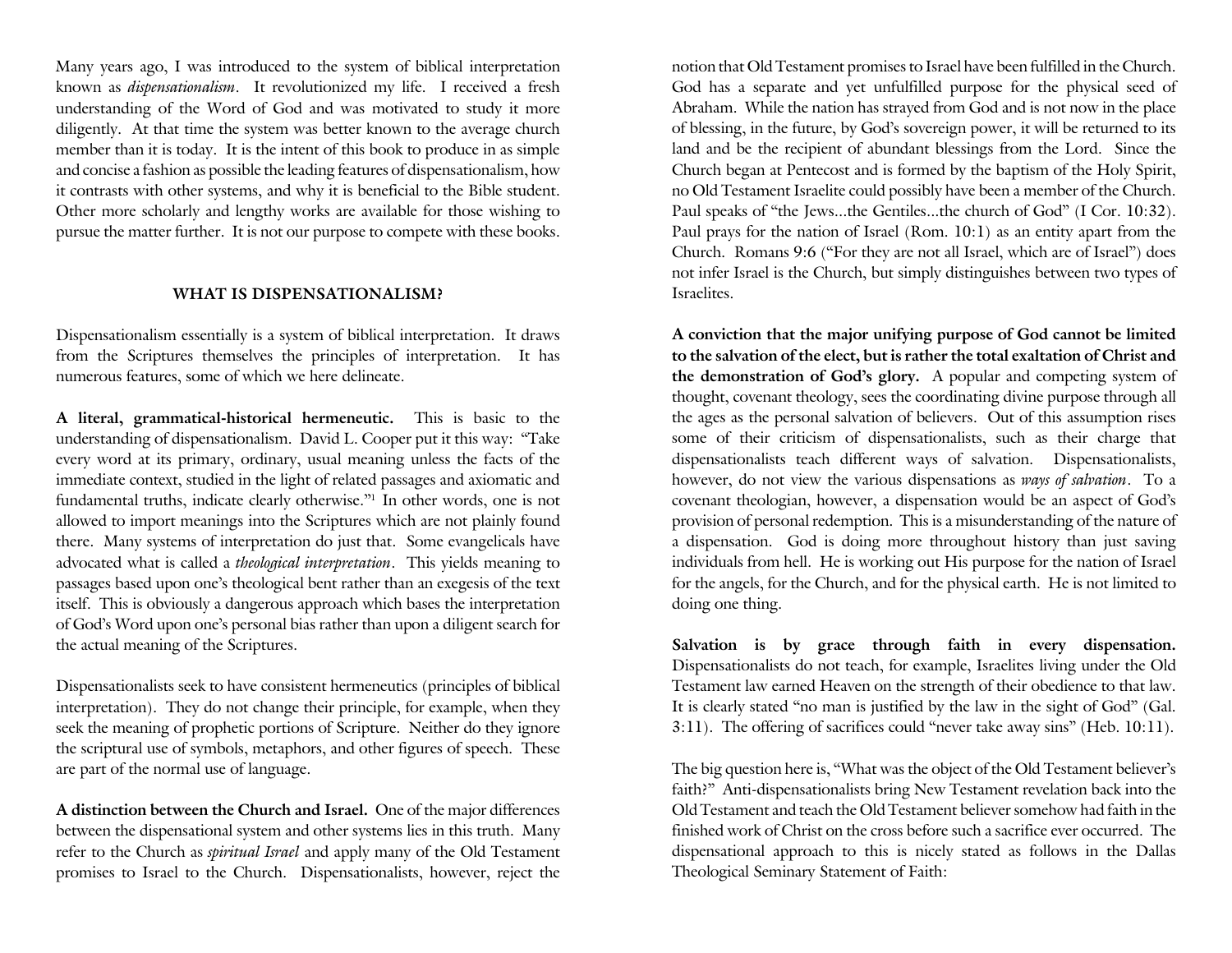We believe that it has always been true that "without faith it is impossible to please God" (Heb. 11:6), and that the principle of faith was prevalent in the lives of all the Old Testament saints. However, we believe that it was historically impossible that they should have had as the conscious object of their faith the incarnate, crucified Son, the Lamb of God (John 1:29), and that it is evident that they did not comprehend as we do that their faith toward God was manifested in other ways as is shown by the long record in Hebrews 11:1-40. We believe further that their faith thus manifested was counted to them for righteousness (cf. Rom. 4:3 with Gen. 15:6; Rom. 4:5-8; Heb. 11:7).

**There is a distinguishable pattern of progressive revelation in Scripture. During each period, man is especially accountable to God in some particular way.** The term *progressive revelation* refers to the fact that God has revealed Himself little by little to man over a period of time rather than all at once. In interpreting any given scripture passage, one must do so from the standpoint of the original author, his knowledge, and his times. One cannot read back into the Old Testament record truths which were revealed many centuries later in the New Testament.

It is evident from a study of Scriptures, New Testament writers possessed truth Old Testament writers did not have. This does not mean Old Testamentwriters were in error. They simply had more limited information.

One progressive dispensationalist denies that the truth of the union of the Gentiles and Israel in Christ is limited exclusively to the New Testament, but says "the prediction of the indwelling Spirit of God" in the Old Testament established "some connection" with the truths of Ephesians 3.2 Saucy cites such verses as Ezekiel 36:27 ("I will put my spirit within you") and Isaiah 44:3 ("I will pour my spirit upon the seed"). Two problems arise with this. First, the indwelling of the Spirit is not the distinguishing mark of the Church. It is rather the baptism of the Spirit. Second, what did the Old Testament writers themselves understand by their predictions? Certainly they knew nothing of a new entity, the Church, which would be separate from Israel. That truth was revealed at a later time.

**The various segments of divine revelation and their resultant human**

**responsibilities are referred to as** *dispensations***.** The word *dispensation* comes from the Greek word *oikonomia.* It means "the management of a household" or "the office of administrator." A biblical dispensation involves a divine revelation of some new approach on God's relationship with man and a resultant responsibility which man has. For example, in Genesis 8-11, the Lord gives revelation to man on two subjects: (1) the duty to replenish the earth, which had been decimated by the Noahic Flood, and (2) the duty to execute murderers. Mankind was expected to obey these commands. We generally refer to this as the "Dispensation of Human Government."

**Law and grace are mutually exclusive rules of life.** Well-meaning Christian teachers often try to put the contemporary Christian under some aspects of the Mosaic Law, thinking by so doing they are encouraging spiritual discipline and helping to provide control over the flesh, which otherwise would be uncontrolled. Paul, however, argues the Law could not produce a holy life. Only the Holy Spirit, indwelling each believer, can succeed in doing that (Rom. 8:1-4). We are not saved nor sanctified by the keeping of the law. We are under grace as a rule of life. This does not mean there was no grace manifested while the law was in force, nor does it mean to live under grace is to live without restrictions. To live as a believer today means we are under grace as our governing rule of life.

**The kingdom announced by John the Baptist and Jesus was not inaugurated.** It is here historic dispensationalists disagree with so-called *progressive* (revisionist) *dispensationalists*. When John the Baptist and Christ announced, "Repent: for the kingdom of heaven is at hand" (Matt 3:2; 4:17), they were presenting to the nation of Israel the promised Old Testament kingdom. John the Baptist was the announcer of Messiah and His promised kingdom. The Jews knew of no *spiritual* kingdom in the hearts of men, but only of the kingdom spoken of by the prophets of Israel, which was temporal and earthly. Because Israel rejected their King and His kingdom, it was not instituted. It remains for a future time when the King will return. Progressive dispensationalists believe it was partially inaugurated, and thus they confuse the Church with Israel.

Christ told the nation Israel the establishment of the promised Old Testament kingdom was dependent upon their reception of His message. "And *if ye will receive it*, this is Elias (Elijah) which is for to come" (italics added, Matt. 11:14), that is, John the Baptist would be the promised Elijah, and the Messianic kingdom would be inaugurated. The nation, however, did not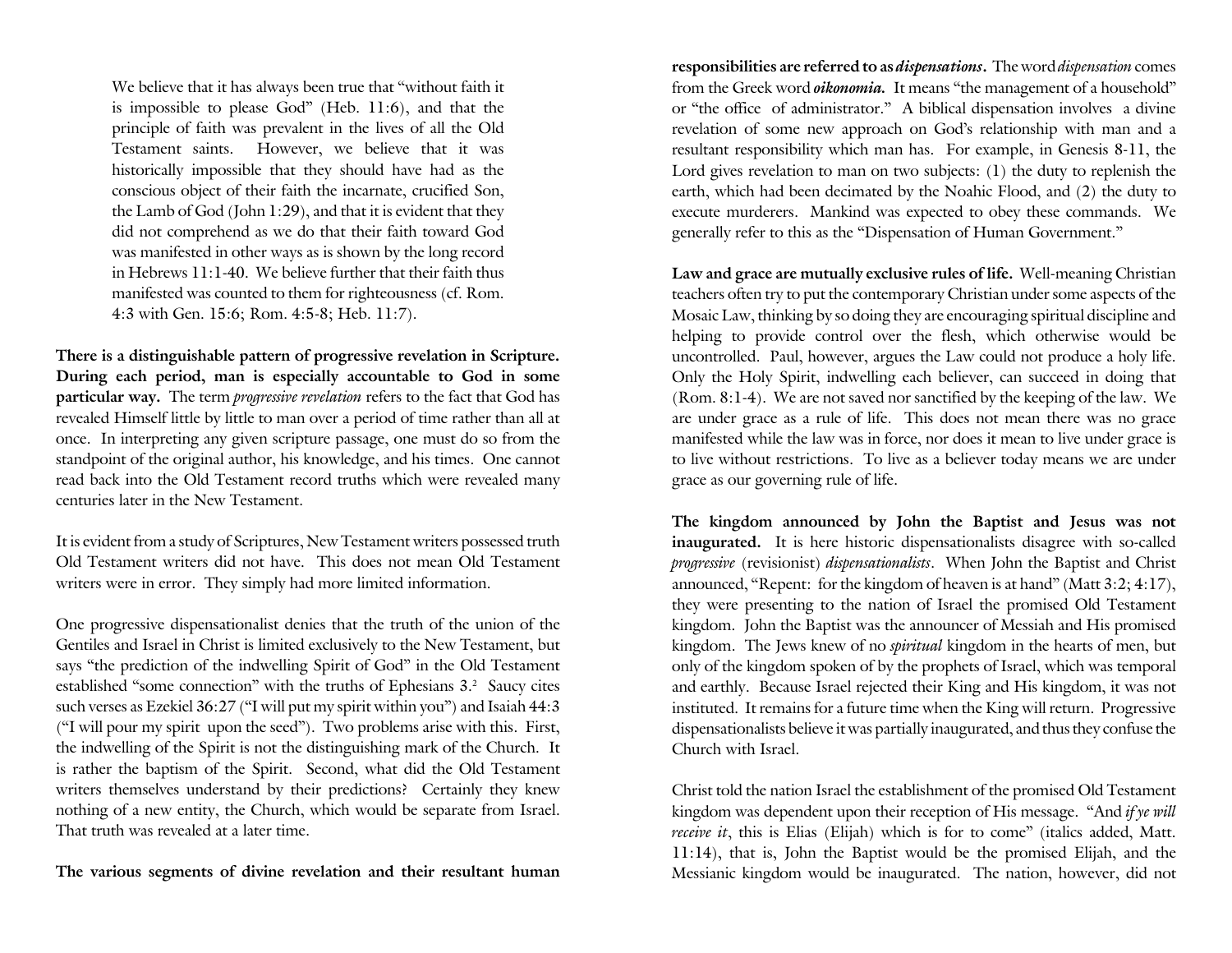receive the message, and the kingdom did not arrive. The Lord prepared the disciples for the postponement of the kingdom by His parable of the nobleman (Lk. 19:11-27). Those who thought the promised kingdom was going to "immediately appear"  $(v. 11)$  would be disappointed. First, the Nobleman (Christ) would have to depart into a far country (Heaven). After a passage of time, the Nobleman would return and claim His inheritance (establish Christ's kingdom). Our Lord (the Nobleman) is now in the glory. At God's time, He will "receive for Himself a kingdom" and will "return." The kingdom does not exist now, but awaits the King's coming.

**The consistent, literal interpretation of Scripture will yield two aspects of Christ's return: (1) the gathering of His Church at the Rapture, and (2) the establishment of His kingdom upon His return to Earth.** The dispensational interpretation of Scripture points to the doctrine of the pretribulation rapture. The Church will be caught up to Heaven before the beginning of the Tribulation, a period of divine judgement on the earth. Covenant premillennialists and covenant amillennialists do not believe in a rapture because they do not follow dispensational principles of interpretation. There, of course, are no dispensational amillennialists or postmillennialists. These systems are incompatible with dispensationalism.

In concluding this section, the natural question arises, "What would be a proper definition of a dispensation?" Various definitions have been proposed. One author has come up with this definition: A dispensation is "a particular way of God's administering His rule over the world as He progressively works out His purpose for world history."3 Harry Ironside said, "A dispensation, an economy, then, is that particular order or condition of things prevailing in one special age which does not necessarily prevail in another."<sup>4</sup>

#### **WHAT IS THE ORIGIN OF DISPENSATIONALISM?**

Is dispensationalism a legitimate system of biblical interpretation? Does its relatively recent origin as a systematized approach to Scripture invalidate it?

**Current Claims**. Those who oppose dispensationalism argue it is a recent development in church history. It originated, they emphasize, with an English scholar, J. Nelson Darby, and was popularized by the "Plymouth Brethren," a group which grew up around his teachings. Any system not found in the early church should not be accepted today, say they.

**Historical Facts**. Dispensationalism **as a systematized scheme** is of fairly recent origin. This does not prove its rightness nor wrongness. The fact a truth has been newly discovered or recently emphasized does not make it erroneous. The question is, "Is it biblical?" The test of truth is not age but Scripture.

As a matter of record, however, some principles of dispensationalism have been taught for centuries. It is not our purpose here to explore at length this fact, for others have done so. Years ago Arnold Ehlert, in a series entitled "A Bibliography of Dispensationalism,"5 researched the many expressions of dispensational truth throughout the centuries of church history. Important principles now incorporated into the system of dispensationalism were set forth by some writers in earlier centuries.

Covenant theologians are among the chief critics of dispensationalism and quick to emphasize its supposedly recent origins. But covenant theology is also recent itself. It arose a number of years after the Protestant Reformation, which does not make it much older than dispensationalism. Again, the proper question is not which system is oldest, but which system is most true to the Scriptures? Dispensationalism arose through an earnest study of the Bible. The merits of dispensationalism should be determined by following the Berean principle: they "searched the scriptures daily, whether these things were so" (Acts 17:11).

# **WHAT IS THE MAIN SYSTEM OF INTERPRETATIONOPPOSING DISPENSATIONALISM?**

Probably the most outspoken antagonists of dispensationalism have been those who embrace the system known as *covenant theology*.

**History of Covenant Theology**. Some people have the notion this system arose with the Reformers (Luther, Calvin, etc.). It did not. The Reformers were not covenant theologians. The system actually came from the minds of post-Reformation thinkers in Germany and Holland. More extensive information concerning this can be found in other volumes. Its major haven has been within Presbyterian and Reformed circles.

Olevianus, professor at Heidelberg, wrote *The Covenant of Grace* in 1570. He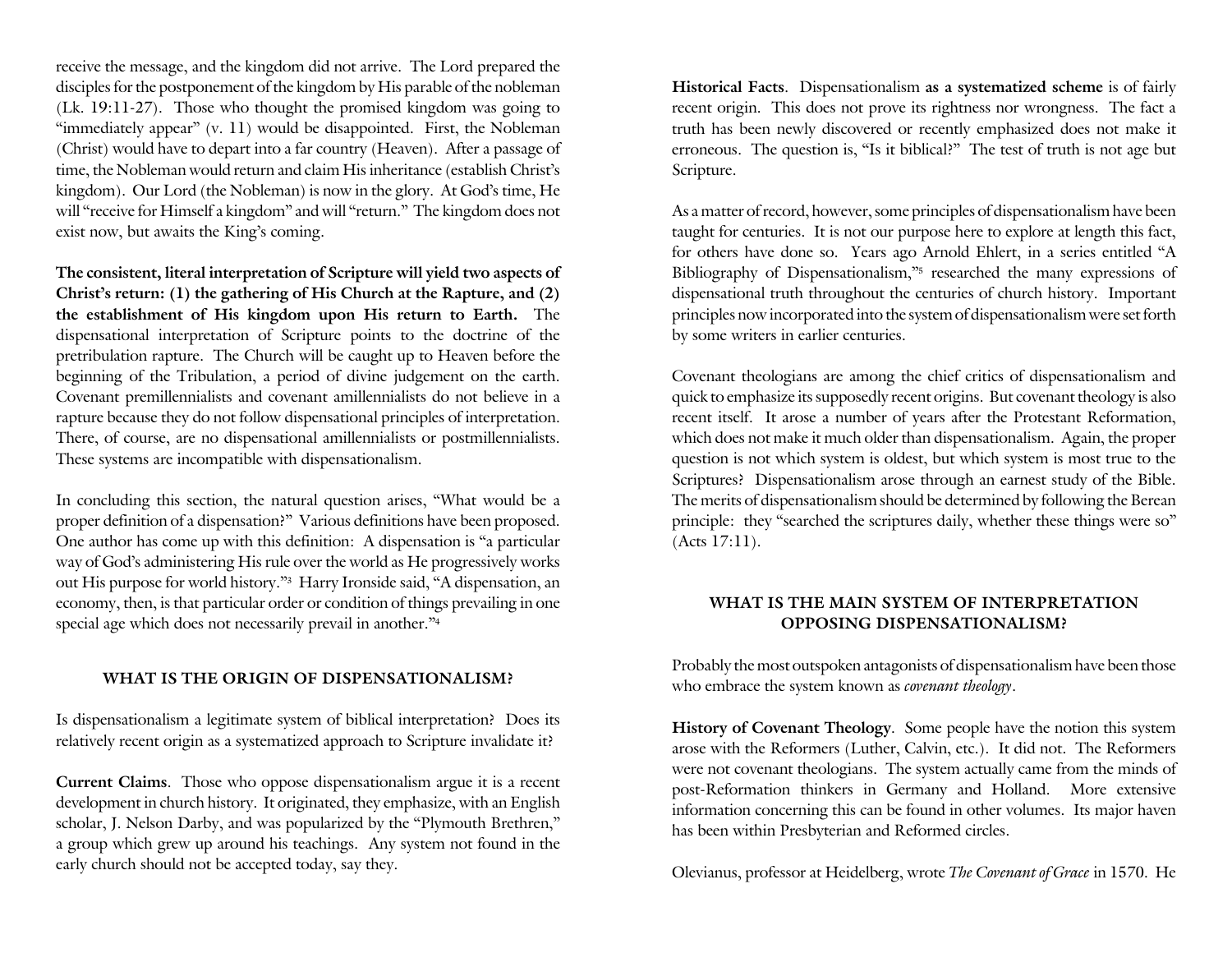was the first to make the idea of covenant the determinative principle of an entire theological system. Cocceius, professor at Leyden in the Netherlands, authored a large work in 1648, in which he expanded the idea of covenants to include the covenant of works. Turretin more fully elaborated the covenant idea while professor at Geneva. His works have been among the principle fountainheads for later covenant scholars. In 1646, the famous Westminister theologians such as Charles and A.A. Hodge, the Kuypers, Shedd, and others espoused this view as well. With major voices such as these proclaiming it, covenant theology secured a revered position within evangelical theology.

#### **Major Premises of Covenant Theology.**

#### **1. Its Essence**

Covenant theology holds that in eternity past the members of the Godhead made an agreement between themselves called the *covenant of grace*. This covenant bound them to save the elect and would be the overriding principle in dealing with mankind. Included in this covenant was the obligation to provide for Christ's incarnation, sustain Him in His earthly life, raise Him from the dead, and draw to Him the elect. Christ was to offer Himself as a substitutionary sacrifice for sins. All the biblical covenants are simply aspects of this one overarching covenant of grace. Most covenant theologians see at least two covenants: (1) the covenant of grace between God and the elect sinner, and (2) the covenant of works between God and Adam. If Adam obeyed God, he would receive eternal life. If he failed, he would receive eternal death. Some add a third, usually called the Covenant of Redemption.

#### **2. Its Special Features**

Those who teach this scheme see God's main purpose throughout history as the personal salvation of individuals. This is one of the main reasons why they see no future for the literal nation of Israel.

All the biblical covenants are simply outworkings of the covenant of grace. For instance, the Davidic covenant is not an irrevocable covenant with the physical seed of Abraham, but is a covenant only with his "spiritual seed." The spiritual seed now constitutes the Church.

Infant baptism has replaced circumcision as the outward sign a person

is included in the covenant. Some Baptists have embraced covenant theology inconsistently. True Baptist theology cannot accept covenant theology. This concept of infant baptism naturally impacts one's concept of the church. Typical covenant theologians believe a true church is composed of believers **and their children**, even though the children are infants and have not come to saving faith. They do not emphasize the scriptural doctrine of regenerate church membership (a church member must have personal, conscious faith in Christ).

The Church today is spiritual Israel and promises made to the physical seed of Abraham centuries ago have been fulfilled in a spiritual sense in the Church. Such a view immediately destroys a literal interpretation of Scripture. The Church was certainly not in mind when God made His promise to Abraham: "Unto they seed have I given this land" (Gen. 15:18). The Church has inherited no portion of this planet from God. Her possessions are spiritual.

Covenant theologians claim to accept the literal, grammatical, and historical principles of biblical interpretation. In interpreting some portions of Scripture, they do. When they approach prophetic portions, however, they switch gears, forsaking a literal interpretation and substituting an allegorical one. Thus, plain passages predicting physical blessings upon the nation of Israel in the future are robbed of their literal meaning and applied to the Church. While there are persons called "covenant premillennialists," the system they have embraced is incongruous.

**A Critique of Covenant Theology**. There are several things to be said in critique of this system:

- 1. It is extra-biblical. The system is derived from logical and theological premises and does not arise from a direct exegesis of Scripture. One writer declares, "The so-called covenant of works is really a fictitious invention which has no scriptural foundation."6 After introducing the concept of the covenant of works, Charles Hodge, one of the leading covenant theologians, states: it "does not rest upon any express declaration of Scripture."7 Another scholar notes "there is no mention of such a covenant with Adam."<sup>8</sup>
- 2. It, without warrant, narrows the purpose of God. God is doing more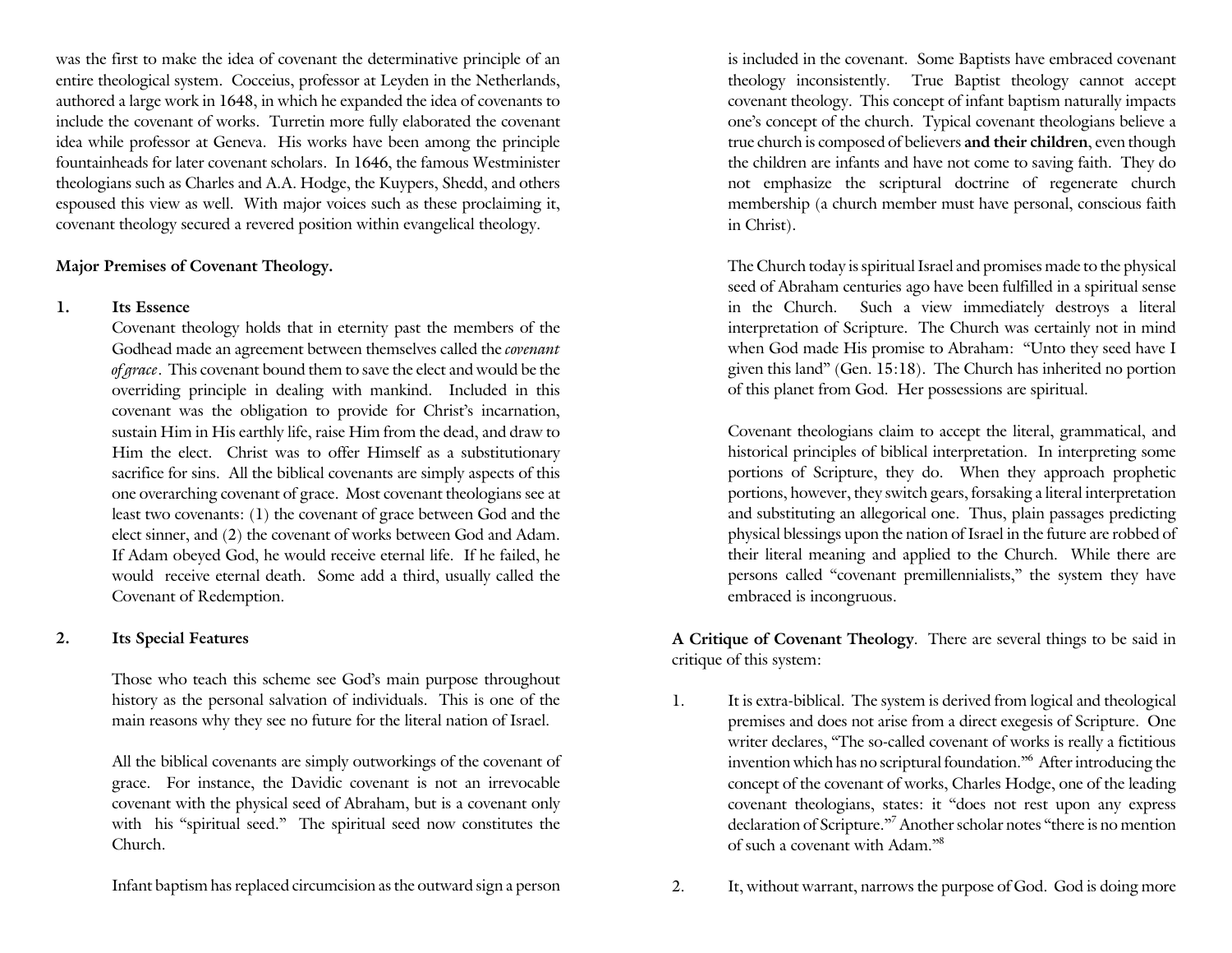in the universe than merely saving individuals from sin. God has purposes for creation, for angels, and for the nation of Israel.

- 3. It rejects the literal interpretation of the biblical covenants.
- 4. It makes all the biblical covenants outworkings of the covenant of grace. Under covenant theology, for instance, the dispensation of law is simply part of the overall implementation of the covenant of grace.
- 5. It maintains a false view of the Church, denying its distinctiveness as the Body of Christ.
- 6. It destroys an accurate interpretation of prophesy. One cannot discover God's plan for the future by spiritualizing prophetic portions of His Word.
- 7. It undermines the scriptural doctrine of the local church. The teaching of infant baptism, which prevails among covenant theologians, subverts the New Testament emphasis upon a church of believers only. Infants cannot believe.
- 8.

# **WHY IS THERE A DRIFT AWAY FROM DISPENSATIONALISM?**

When I first entered the ministry, dispensationalism was a widely-held and respected approach to the study of Scripture. My first exposure to this system, I recall, was from Dr. Monroe Parker, noted evangelist and teacher of Bible at the time at my alma mater, Bob Jones University. In a simple and powerful way he explained the dispensational approach to Scripture, and his teaching helped me greatly as a young Christian. Later, I attended Dallas Theological Seminary while Lewis Sperry Chafer was president. He and other faculty members, as well as outstanding visiting lecturers, gave me further insight into the system and helped me grow in my understanding. Dr. Charles F. Lincoln, then professor of Bible at the seminary, had an excellent course in "Covenants and Dispensations," which, regrettably, was never placed into book form. In addition to the influence of Dallas, large numbers of Bible institutes and colleges across America, including some of the most prestigious, held to dispensational theology and taught it in their classrooms.

What has happened? Even schools which once were fountainheads of this teaching have now either turned from it completely or offered watered-down, *revolutionist* versions. There are a decreasing number of academic institutions which are dispensational in conviction. Some institutions give lip service to dispensational truth, but their younger faculty members have come from schools where they did not receive training in it and are ill-equipped to teach it and, in some cases, have no real convictions about it.

Dispensationalism is portrayed as unscholarly in some academic realms. The great contributions and recognized scholarship of some of its leading advocates have been deliberately overlooked or played down. There have been noted teachers among the dispensationalists who lacked a great deal of formal scholarly training (such as Harry Ironside), but whose pungent and powerful exposition of Scripture was a blessing to thousands. Because such men as Ironside wrote simple Bible commentaries which appealed to lay people, and because such men were dispensationalists, the system of dispensationalism was looked down upon as inferior intellectually. It would help some contemporary scholars to remember simplicity does not always imply intellectual inferiority.

The writings of the Puritans and their followers have been reprinted and widely distributed in the last 30 or 40 years. The Puritans were not dispensationalists. Most of them were covenant theologians. While we appreciate the good things about their writings, they did not enunciate dispensational principles, and young pastors growing up on their teachings are ignorant of dispensationalism.

Unfortunately, a good number of widely-read, contemporary evangelical authors are covenant theologians. People who write books create followings, and those who follow tend to embrace the position of the authors they admire. If a man is a prominent writer, and if he is a covenant theologian, he will have an influence on readers. Many of these men also teach in prestigious colleges and seminaries from whence their influence reaches many students.

In the last 20 or 30 years there has been an increasing fraternization between covenant and dispensational leaders in such organizations as the Evangelical Theology Society. Friendships have been formed. Dispensational scholars have been impressed with the fact that covenant theologians are *nice fellows* (nobody ever said they weren't), and impetus has been given to building bridges between the two positions.

There is a growing climate of evangelical ecumenism today, which tends to play down sharp theological differences and emphasize areas of common agreement. This is viewed by many to be a great step forward for the Church,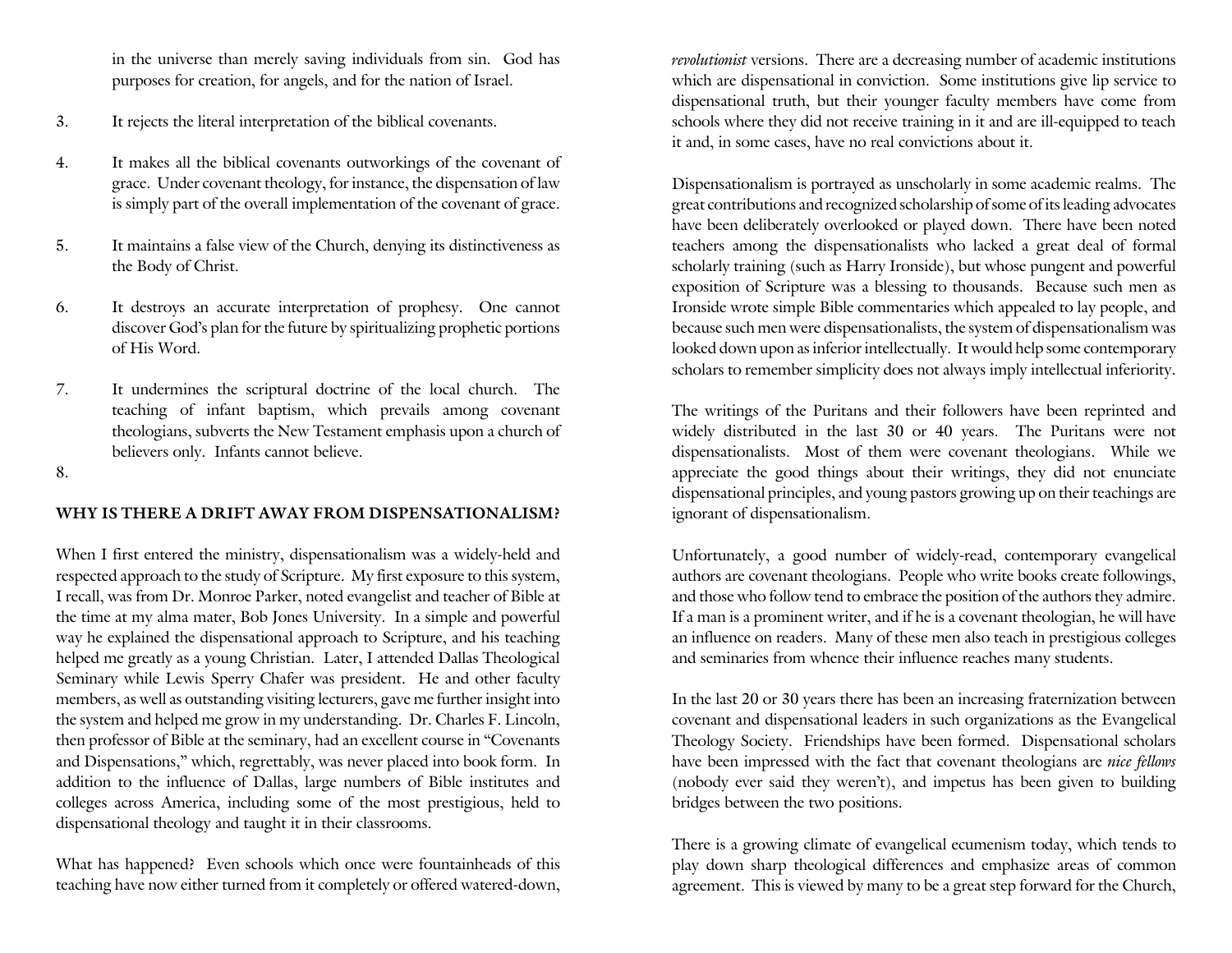but it is breaking down important spiritual barriers and causing some to view rather major theological differences as relatively insignificant. Fellowship and unity are emphasized. Theological problems interfering with such an emphasis are said to be less important. Dispensationalist leaders and writers in the past have not been unkind, but have been forceful and uncompromising in their retention and defense of the position of dispensationalism. Now, however, dispensationalists who do not wish to compromise their principles are often viewed as deterrents to evangelical unity.

Years ago a study Bible known as *The Scofield Bible* (because C.I. Scofield was its editor) was found in the possession of large numbers of Christians in fundamental churches. Most preachers in these churches preached from The Scofield Bible and were familiar with its contents. The Scofield Bible set forththe dispensational approach to Scripture through its introductory articles, extensive footnotes, and chain references. It is not nearly as widely known today as it once was, and it certainly is not as familiar to the average church member. Churches where the principles of dispensationalism were once commonly held are becoming increasingly bereft of such information.

Some men who were formerly dispensationalists have become covenant theologians (e.g., Bruce Waltke), and these men have an influence over younger men who are impressed by their arguments. And now a system called *progressive dispensationalism* has arisen. Proponents of this claim to be dispensationalists, but some of their leading principles carry them away from traditional dispensationalism, causing confusion among God's people.

For all these reasons and more, dispensationalism has suffered in the last few years. Thankfully, some qualified men have become alarmed at the situation and are beginning to address it. The volume, *Issues in Dispensationalism,<sup>8</sup>* is a defense of the more traditional view of dispensationalism. Hopefully, other writings will be made available.

#### **WHAT IS PROGRESSIVE DISPENSATIONALISM?**

A new school of thought has risen in the last few years which is referred to as *progressive dispensationalism* or *revolutionist dispensationalism*. Just what are the features of this system?

**Beginnings.** Progressive dispensationalism began to appear first at Dallas Theological Seminary, an institution which through the years has been the

major scholarly headquarters of dispensational teaching. Many, if not most, of the dispensational teachers at educational institutions in this country and others received their training at Dallas. Two of their faculty members in particular, Craig Blaising and Darrell Bock, began to develop the progressive approach and defend it in writing. Through their writings in the theological journal *Bibliotheca Sacra* and in later books, they have become the best known advocates though others have followed them.

**Characteristics**. In progressive dispensationalism, there is an emphasis upon change, particularly change in some time-honored precepts which traditional dispensationalists have followed. When people begin to talk about change, especially theological change, those who are loyal to God's Word and a fundamental position become somewhat nervous. Not all change is bad. Some change, however, is bad. One of the original authors of the progressive position gave an address at a 1986 conference entitled "Developing Dispensationalism." The word *developing* implies movement, but movement from what to what? This is a question of great importance.

Progressive dispensationalists are definitely promoting a concept of biblical interpretation which is different from that held by traditional dispensationalists. Some of them have claimed the interpretive approach held by covenant theologians is not much different from dispensationalists, which is quite a shock to some of us who have felt there is a considerable difference. They say this because they have changed the hermeneutical principles; the ones they have adopted are close to those held by covenant theologians. No longer, say they, should we interpret the Old Testament literally, that is, on the basis of what the writers knew and meant, but in the light of further New Testament revelation of which the Old Testament writers were ignorant. According to this view, the New Testament writers changed some parts of Old Testament revelation giving fuller meaning to them, while at the same time not abrogating the original promises. Reading insights given in New Testament revelation back into the Old Testament supposedly gives a fuller meaning than can be gleaned from the normal, literal interpretation of these passages. Until the arrival of progressive dispensationalism, however, Old Testament texts were interpreted within the historical limitations and understanding of the original author. Insights given centuries later were not to govern the interpretation. To admit such changes considerably alters the whole interpretative approach to the Old Testament and is a major departure from traditional dispensationalism.

It is significant the revisionists are downplaying the importance of even the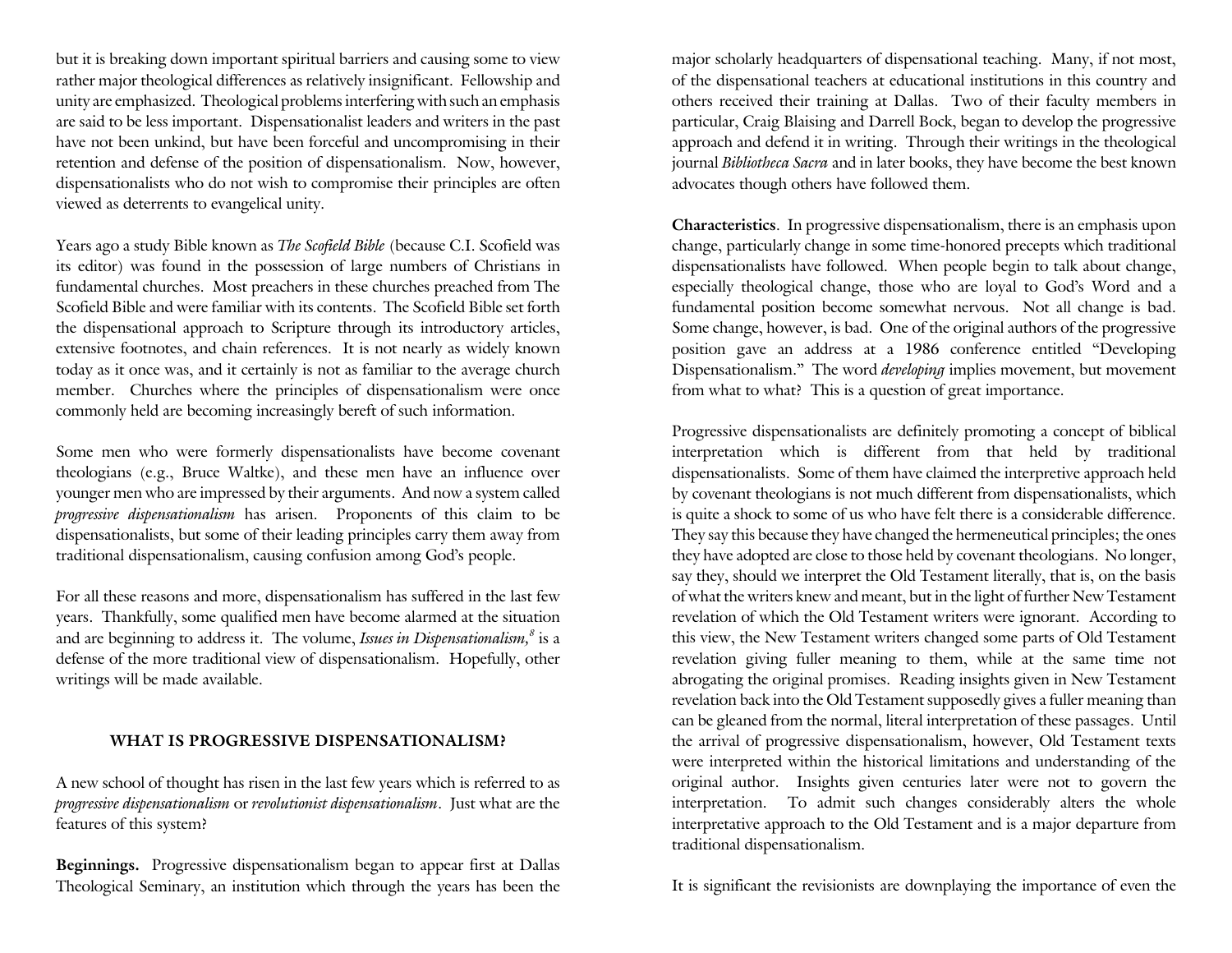term "dispensationalist." Stan Gundry declares, "...I now attach relatively minor importance to the label itself. To continue to use the label sets up an unnecessary barrier between ourselves and non-dispensationalists, when in fact all sides seem to be gradually moving toward a common ground both methodologically and in terms of conclusions."<sup>9</sup>

Gundry's remarks underscore another trend to which we referred earlier—minimizing the distinctions between dispensationalism and covenant theology. This is a strange position, because dispensational theology **is** different from other theological systems, especially covenant theology to which Gundry particularly speaks. Dispensationalists are right to emphasize the differences because they are significant.

Traditional dispensationalists view the Messianic kingdom as something entirely future and yet to be established when Christ returns to earth. Revisionist dispensationalists have adopted what is called the "already-not yet" concept of the kingdom in which they see the Davidic kingdom as already partially present with the fuller phase yet to come. Christ is now sitting on the throne of David but only in a spiritual aspect. Such an interpretation breaks down the historic, and we believe biblical, method of literal interpretation followed by dispensationalists. The throne of David refers to a literal kingdom on this earth involving a literal nation, Israel. It is not in part or in whole a spiritual kingdom. To say this is a serious departure from what is considered normal dispensationalism. Bruce Waltke, a former dispensationalist who now embraces covenant theology, sees this clearly and comments, "This already-not yet model of dispensationalism, entailing a less than one-for-one correspondence between Old Testament covenants and prophecies and their partial fulfillment in the church, shakes the very foundation of dispensational hermeneutics, which includes a consistent literalistic interpretation of the Old Testament."11

Any method of biblical interpretation which "shakes the very foundation of dispensational hermeneutics" should certainly be viewed with some alarm. This is especially true if it blurs the distinction between the Church and Israel, which is at the very heart of dispensational teaching.

Gary Breshears, a professor at Multnomah and an advocate of revised dispenstionalism, makes a disturbing statement which is certainly more in the camp of covenant theology than of dispensationalism:

I suggest that we see one redeemed people of God, saved by

grace through faith in the promises of God based on the atoning death of Christ. This is the single seed of Abraham Paul develops at length in Romans 4 and Galatians 3 and 4....The promises and prophecies of redemption come to all who are the single redeemed people of God.<sup>12</sup>

It seems plain from the Word of God the Messianic kingdom, as prophesied in multitudes of Old Testament Scriptures, is yet future. There is no Messianic kingdom on earth at the present time. This, however, is denied by progressive dispensationalists. According to them, the kingdom, in part, is already here. They have adopted in substance the position of George Ladd, a former Fuller Seminary professor who, in commenting on Peter's sermon in Acts 2, stated: "Peter, transfers the Messianic Davidic throne from Jerusalem to God's *right hand* in heaven...*he has* begun His Messianic reign as the Davidic King."<sup>13</sup>

Darrell Bock states, "the Davidic throne and the heavenly throne of Jesus...are one and the same.<sup>314</sup> He elucidates further by saying, "Jesus rules now in spiritual-salvific terms, in a new community that is part of the kingdom program, and in a way that inaugurates Davidic promises....Thus the new community, the church, is the showcase of God's present reign through Messiah Jesus, who inaugurates the fulfillment of God's promises" (pp. 64-65). In other words, Christ is now sitting on the throne of David.

Such conclusions are not compatible with historic dispensationalism. They move toward covenant theology, which identifies the Church with Israel. It would not be surprising to see more and more former dispensationalists embracing the covenant system as some already have.

**Dangers**. There are ecumenical dangers inherent in this system. This was evident in the early days of its development. Many advocates of progressive dispensationalism promote the idea we should "cozy up" to covenant and Reformed theologians because our systems are not really different after all. This seems mighty strange to some who have spent their lives seeking to maintain and clarify the differences between these two systems. For instance, there is this observation from Gerry Breshears, a revolutionist leader:

> Too often dispensational theology has tried to define itself as if it were wholly different from any other system of theology. This has resulted in an attitude that all theologians other than dispensationalists have given up truth. Covenant theology is presented as heresy in disguise and evangelical brothers are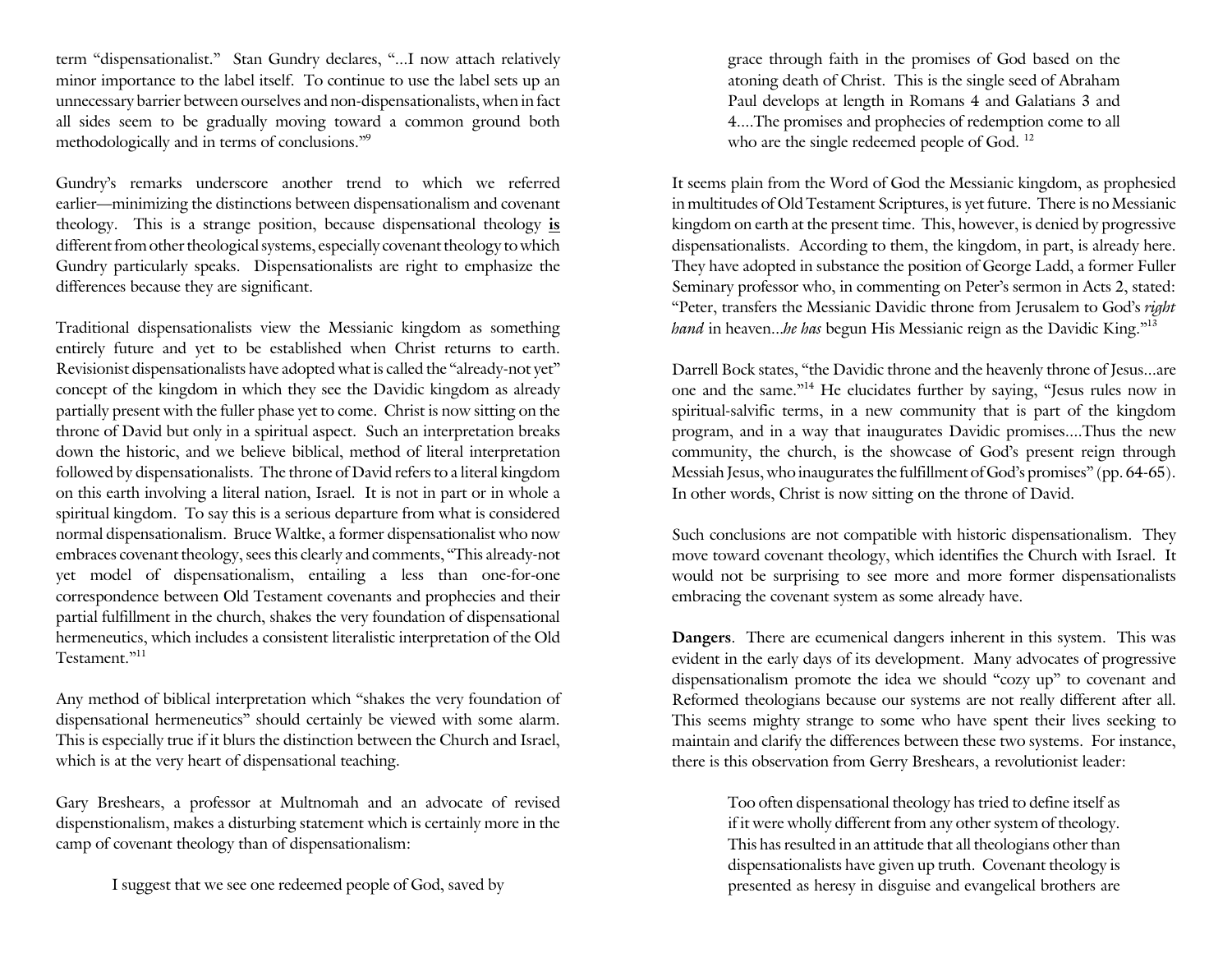viewed with suspicion or outright hostility. We must realize that there are few, if any, factors which are unique to dispensationalis.<sup>13</sup>

This movement tends to reflect the evangelical ecumenism so popular today. Stan Gundry even suggests the label "dispensationalist" sets up "unnecessary barriers between ourselves and non-dispensationalists" and may hinder us from "moving toward a common ground."<sup>16</sup> We should forget "labels" and "work together."

We believe some of the above statements are skewed and certainly misleading. There is exaggeration for effect. Those who are loyal to the biblical system of dispensationalism are not seeking to "move toward a common ground" with non-dispensationalists. This does not mean we cannot recognize them as brothers in Christ.

There are deep concerns also about the hermeneutical implications of progressive dispensationalism. Dispensationalists have always been known for their clear and consistent application of the historical-grammatical-literal principle of interpretation. The new dispensationalists deny this literal hermeneutic is essential to dispensationalism. The "spiritualizing" approach adopted by revisionist dispensationalists toward some scripture passages is more in line with the method historically used by non-dispensationalists. If they continue to follow such an interpretive scheme, will it be long until they have abandoned dispensationalism altogether?

There are important ecclesiological overtones to progressive dispensationalism as well. In forsaking a clear distinction between Israel and the Church, one declares, at least to some extent, the Church is the *new Israel*. This opens up other possible errors. Identification with Israel is one of the chief defenses covenant theologians have for their concept of infant baptism. They argue:

- 1. God's covenant with Abraham was primarily a spiritual covenant.
- 2. Circumcision was the sign and seal of this covenant. Infants received circumcision in the Old Testament era.
- 3. Baptism is the New Testament sign of the covenant.
- 4. Infants may receive baptism in the New Testament era.

Not all progressive dispensationalists would follow this reasoning. The tendency to equate Israel with the Church makes it easier to do so.

There are, of course, also eschatological implications to the position of

progressive dispensationalism. They are not as clear-cut and aggressive in speaking of the Rapture as dispensationalists have historically been. This is possibly because of their weakening of the distinctions between Israel and the Church since the doctrine of pretribulationism depends upon such a distinction. Time will tell as to how the views of progressive dispensationalists will affect their teaching concerning the Rapture.

#### **WHAT DISPENSATIONS ARE SEEN IN THE SCRIPTURE?**

Historically, a good number of dispensationalists have found seven dispensations revealed in Scripture. The popularity of this view is no doubt in large part due to the fact it was presented in The Scofield Bible and, thus, spread among the churches. Some dispensationalists have noted as few as three dispensations—law, grace, and kingdom. It should be emphasized, however, being a dispensationalist does not require one to believe in a certain number of dispensations. It relates more to the adoption of certain principles, some of which we have presented earlier. For our purpose, we set forth seven dispensations without suggesting all must agree on the exact number.

A clear grasp of the dispensational scheme of divine administration greatly assists the average believer in understanding the Scriptures.

#### **Dispensation of Freedom.**

| THE TEST:                  | Would man accept and obey what God said or |
|----------------------------|--------------------------------------------|
|                            | operate by his own reason?                 |
| KEY SCRIPTURE: Genesis 1-3 |                                            |

This is often referred to as the dispensation of *INNOCENCE*. It describes the initial encounters of man and God prior to his disobedience in the garden of Eden. Under this particular revelation of the will of God, man was responsible to tend the garden and obey God. God provided for man ideal conditions in which to live. He also provided for him a mate in the person of Eve.

The term *freedom* is used by some to characterize this dispensation because man was free in a moral sense before sin enslaved his will. He did not pass the test, however. This dispensation ended in divine judgment, which included the permanent fall of Adam, his expulsion from the garden, and God's curse upon the ground.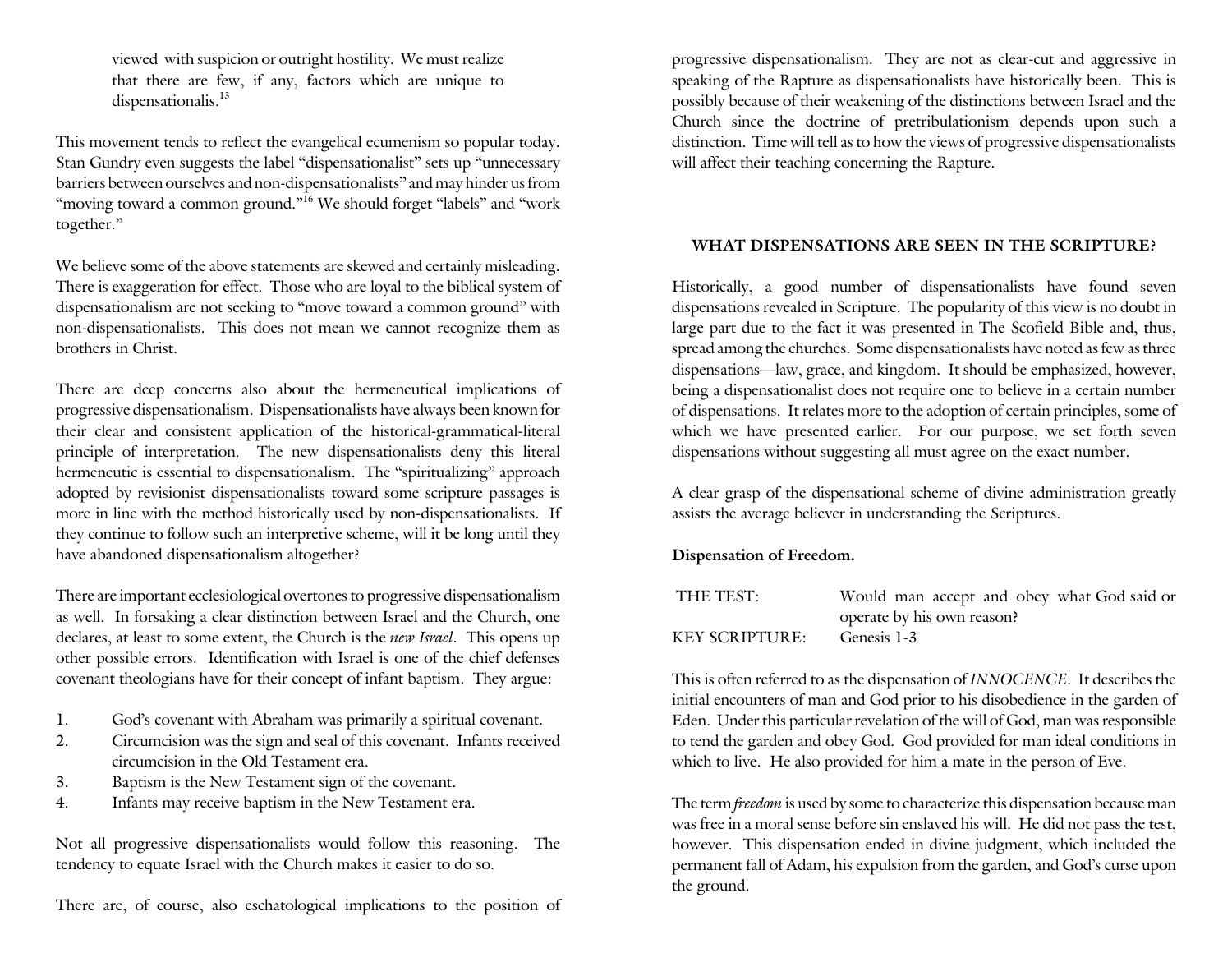### **Dispensation of Moral Responsibility.**

| THE TEST:             | Guided by his conscience, would man bring blood |
|-----------------------|-------------------------------------------------|
|                       | sacrifices and obey God?                        |
| <b>KEY SCRIPTURE:</b> | Genesis 3-8; Romans 2:14,15                     |

Scofield denominated this the dispensation of *CONSCIENCE*. It is suggested in Romans 2:14 and 15 where the Gentiles, who were not recipients of the Mosaic law, "do by nature the things contained in the law...which show the work of the law written in their hearts, their conscience also bearing witness..." By using the term *conscience* to describe this dispensation, Bible students are not suggesting there was no conscience present after this time. They are merely saying during this time, man's principle responsibility was to obey the prompting of his conscience. He was to bring a blood sacrifice, and because Cain did not do this in faith (Gen. 4:3, 4), he was rejected. The great Noahic Flood was the judgment concluding this dispensation.

#### **Dispensation of Civil Government**.

| THE TEST:      | Can man make himself acceptable to God through |
|----------------|------------------------------------------------|
|                | social and civil organization?                 |
| KEY SCRIPTURE: | Genesis 8-11                                   |

God called Noah, bestowed His grace upon him, and commanded him to build an ark in order to save the human race. A basic ingredient of human government–the right to take a human life–was instituted. Paul explains this right of capital punishment as necessary to human government for "he is the minister of God, a revenger to execute wrath upon him that doeth evil" (Rom. 13:4). Murder became punishable by capital punishment. This test of the human race ended with the destruction of the Tower of Babel and the divinelyinstituted confusion of human languages.

#### **Dispensation of Patriarchal Rule**.

| THE TEST:             | Motivated by great divine promises, would Abraham |
|-----------------------|---------------------------------------------------|
|                       | and his descendants believe and obey the Lord?    |
| <b>KEY SCRIPTURE:</b> | Genesis 11-Exodus 19                              |

Often this is called the dispensation of *PROMISE* because of the prominent nature of God's promises to Abraham and the patriarchs. The designation *Promised Land* became common, and we still use it today. In Galatians 3, distinction is made between promise and the law (3:15 ff). The responsibility

of man was to believe God and serve Him in light of His promises. As in other cases, man did not perfectly please God in this test, and the dispensation ended with the judgment of slavery in Egypt and the wilderness wanderings.

#### **Dispensation of Mosaic Law**.

| THE TEST:             | Can man live a holy life as he obeys detailed |
|-----------------------|-----------------------------------------------|
|                       | regulations from God?                         |
| <b>KEY SCRIPTURE:</b> | Exodus through the Gospel of John             |

God gave the Mosaic law to the nation Israel. They were responsible to keep it. "Behold, I have taught you statutes and judgments, even as the Lord my God commanded me...Keep therefore and do them" (Deut. 4:5-6). The Israelites promised to keep God's words, but they did not do so on a consistent and continuing basis. It should be noted that obedience to the law was never a way to obtain personal salvation. Critics have misunderstood this and falsely accused dispensationalists of teaching more than one way of salvation.

Israel rebelled against God, worshiped the idols of the surrounding heathen nations, and thus incurred divine wrath. Judgment was administered as Israel was removed from her land, was enslaved by godless nations, and later enslaved by the Roman Empire.

# **Dispensation of Grace**.

| THE TEST:      | Will man accept eternal life in Jesus Christ and then |
|----------------|-------------------------------------------------------|
|                | walk in the Spirit?                                   |
| KEY SCRIPTURE: | Acts 1-Revelation 3                                   |

Following the resurrection of Christ and the Day of Pentecost, a new dispensation was inaugurated: *the dispensation of grace*. We are presently living in this dispensation. Man is expected to now receive God's gift of salvation in the Lord Jesus Christ and to walk in the Spirit following conversion. Since the vast majority of the world will reject the Savior, God will take His people home by the Rapture and then pour out the judgments of the Tribulation.

#### **Dispensation of the Kingdom**.

THE TEST: Will man, under ideal conditions and under Christ's personal reign, obey God?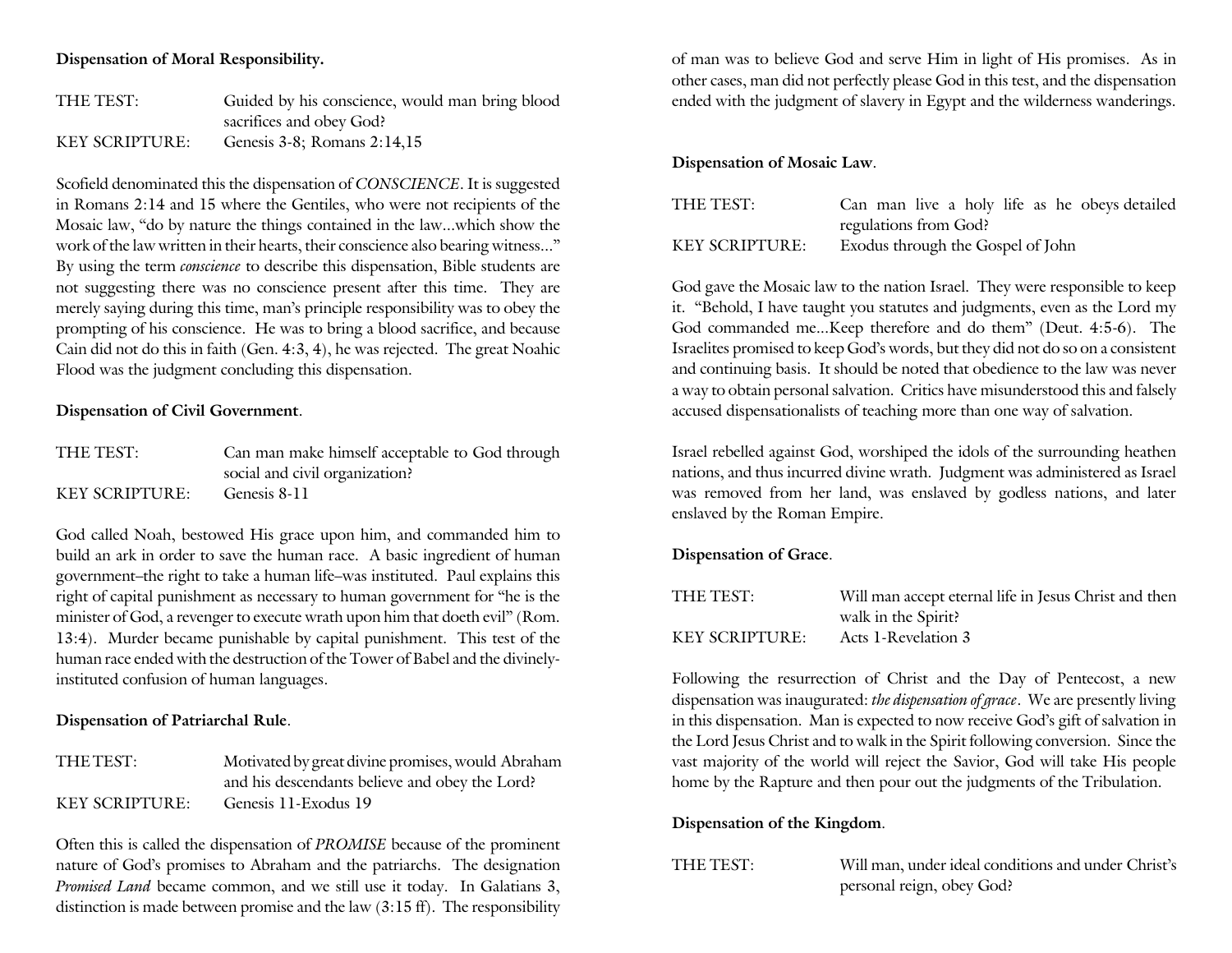# KEY SCRIPTURE: Old Testament millennial prophecies and Revelation 20

Following the Age of Grace and the Tribulation period, Christ will return in glory to rule over this world, fulfilling the vast number of Old Testament prophecies speaking of this time. It will be man's responsibility to submit to Christ's rule and His authority extended through His laws. The reign of Christ will last for one thousand years, during which time the earth will prosper spiritually, socially, and economically. Even so, people will be born with evil hearts and many will not accept Christ. At the end of the millennium, Satan will be allowed to stir up a rebellion against the Lord. God will judge the rebels with fire from Heaven (Rev. 20:9). Then man will enter the eternal state either as a redeemed child of God to be forever with the Lord or as acondemned child of the Devil to be forever punished.

**Special Case**. Into which dispensation does the Tribulation fit? The question is not crucial to the main issues of dispensationalism. One of three answers are usually given:

- 1. It is a separate dispensation.
- 2. It is a continuation of the dispensation of law.
- 3. It is the divine judgment concluding the Age of Grace.

# **HOW HAS DISPENSATIONALISM BEEN IMPORTANT TOFUNDAMENTALISM?**

A number of years ago, there arose a controversy in large American denominations over the Bible and its teachings. Theological liberals had become dominant and were denying many, if not most, of the great Christian doctrines. In defense of historic and biblical Christianity, there arose a group of people who became known as *fundamentalists*. The name was given because they were defending the *fundamentals*, that is, the time-honored and Godblessed doctrines of the Scripture, which had comprised the orthodox Christian faith for centuries.

Many (though not all) of the early fundamentalists were dispensationalists. A thoughtful evaluation would indicate dispensationalism has made some important contributions to the cause of fundamentalism. For one thing, it has kept an emphasis upon the full inspiration and the literal interpretation of Scripture in a day when there have been growing attacks upon these truths. Dispensationalists, for instance, have consistently opposed weakened views of

inspiration (such as those emanating from Fuller Theological Seminary). They have also stood opposed to the new so-called *cultural hermeneutics*, an attempt to seek interpretations of Scripture based on the current culture of the day rather than on the literal statements of Scripture. An example would be evangelical feminism's rejection of Paul's injunction, "Wives, submit yourselves unto your own husbands" (Eph. 5:25). They declare this reflects the cultural bias of the day rather than a direct teaching of the Lord.

The doctrine of the Rapture of the Church has been perpetuated due to dispensationalist diligence. While not all fundamentalists have been, or are, advocates of the pretribluation Rapture, it is probably accurate to say the vast majority of them are pretribulationists. This *blessed hope* has been kept alive in the hearts of believers because of dispensational teaching.

In recent years, there has arisen an emphasis upon *evangelical social concern*. Dispensationalists have been criticized, even by some fundamentalists, for their supposed lack of social concern. Years ago, Evangelist Dwight L. Moody declared believers should not be polishing the brass on the decks of a sinking vessel, but should be seeking to rescue individuals from hell through the preaching of the Gospel. Some have castigated Mr. Moody for this statement, but many would feel his observation to be accurate. Rather than become deeply involved in programs to aid the poor and the distressed (a program of self-betterment), dispensationalists have emphasized the Church as committed, not to a program of social betterment, but a program of evangelism and discipleship. This does not mean fundamentalists are heartless regarding the needs of the poor. However, they do not see social programs as part of Christ's Great Commission to the Church.

In the same vein, dispensationalism has been a deterrent to a tendency among some evangelicals to deeply involve local churches in the political process. Dispensationalists emphasize that citizens of the country should exercise their franchise, be knowledgeable about issues, and vote intelligently for those persons whom they believe will best govern. They have resisted the idea, however, of using the local churches as instruments of political power in order to establish a righteous government on earth.

Because of its clear distinction between law and grace, dispensationalism has helped to combat the errors of Reconstructionism (also called *Theonomy* and *Dominion Theology*). This scheme of thought has been promoted by Rousas Rushdoony, Gary North, and others. It sees the task of the Churches subduing the world to the obedience of God's law. The Mosaic law is applicable to all men and nations, say they, and diligent promotion of this law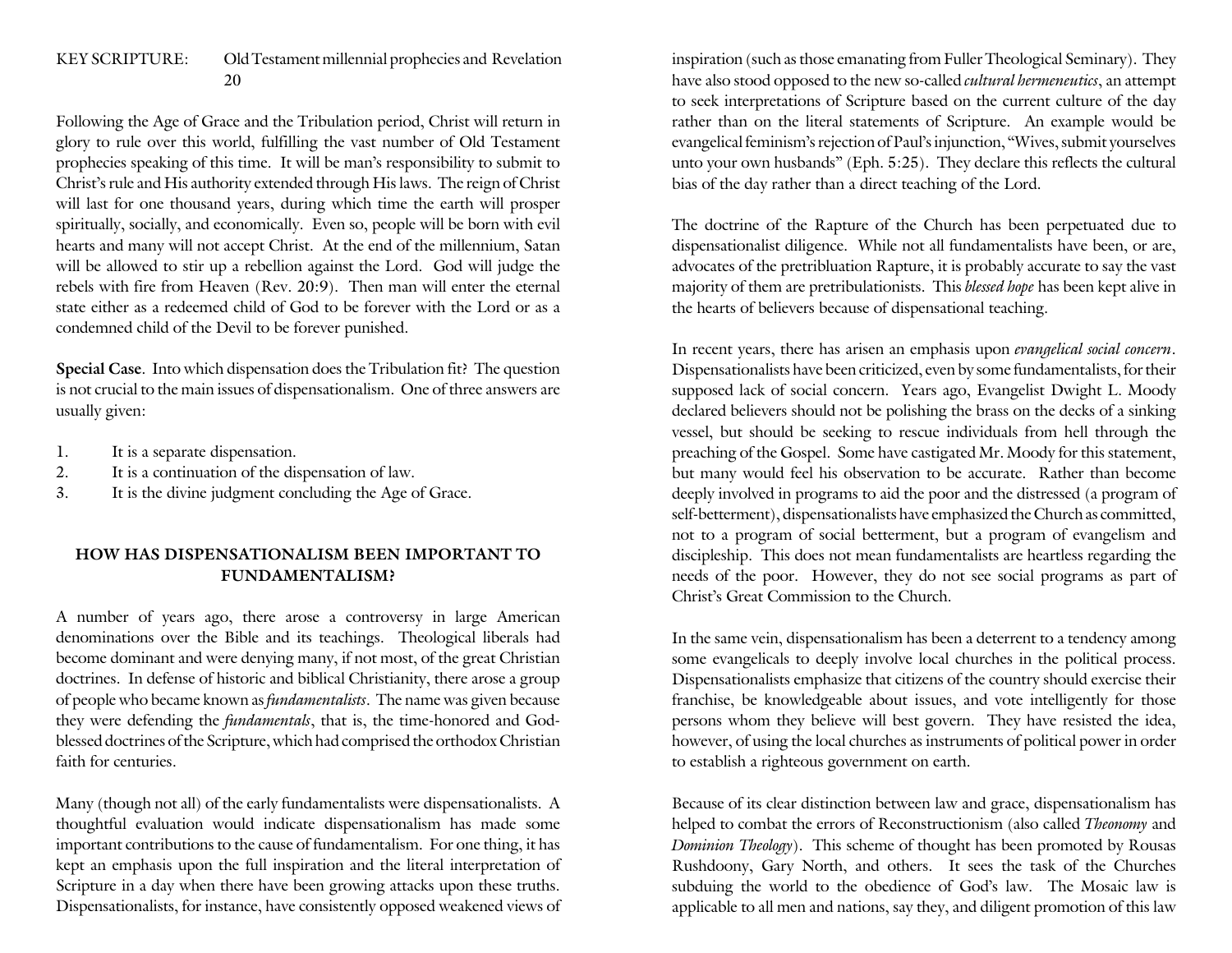will bring in the kingdom. The are postmillennial, not premillennial.

While much maligned in recent days, the dispensational scheme, as set forth in The Scofield Bible, assisted thousands of believers in their Bible study and made the Word of God live. Current critics look down their noses at TheScofield Bible as lacking scholarship. Few human books, however, have had the tremendous impact of the Bible and spurred lay people on to a study of the Scriptures.

One of the features of dispensationalism most despised by many of its critics is its teaching on the apostasy of the professing Church. This teaching has produced some large-scale separations from the apostate denominations. The largest number of separatists have been dispensationalists. This, to many, is the great sin of dispensationalism. It is, however, merely a manifestation of loyalty to the teaching of God's Word.

Advocates of the modern charismatic and signs-and-wonders movements look upon what they call *old-line* dispensationalists as among their chief opponents, and indeed they are correct in this. "Signs and wonders" advocates argue that Christ came to inaugurate the Kingdom of God. This Kingdom, they say, which was established and which we are now heralding, is to be accompanied by signs and wonders (miraculous works) as it was in Jesus' day. Dispensationalists teach the miraculous signs and wonders, which were demonstrated in the early Church, were never intended to be perpetuated throughout the Church Age. They were special and temporary signs to authenticate the preaching of Jesus and the apostles. Once the Scriptures were completed, the need for such miraculous signs ended.

There is much current discussion about the Gospel and its nature. Dispensationalists have guarded the purity of the Gospel by carefully defining it according to Scripture and by emphasizing its uniqueness to the Church Age. One prominent evangelical preacher, for instance, has declared the Sermon on the Mount is full of the Gospel. Where it would be found, however, is not clear. While revealed during Christ's ministry (particularly in John's Gospel), the Gospel was first publicly preached at Pentecost.

# **HOW DOES DISPENSATIONALISM ASSIST THE BIBLESTUDENT?**

Dispensationalism has been a great boon to those who seek an ordered and understandable system of Bible study. Over the years, many have been enabled

to open up the treasures of God's Word.

**Relating the Old Testament to the New Testament**. There are clear differences between God's workings in Old Testament times and His working in New Testament times. This seems evident from a careful study of Scripture. Covenant theology and progressive dispensationalism tend to blur these distinctions, emphasizing rather a perceived unity. In doing so, they confuse God's programs. An example is the ministry of the Holy Spirit. In the Old Testament there was no baptism of the Spirit. In the New Testament the baptism of the Spirit is explained and is closely related to the uniqueness of the Church. Dispensationalists have historically pointed this out.

**A System Derived from Scripture**. Some systems of biblical interpretation are inventions of men and have been imposed upon Scripture rather than derived from Scripture. As one studies the Bible, he sees the progressive principle of revelation in operation and observes God's dealings with men change from time to time. It is these various aspects of His dealings which we refer to as "dispensations."

**Clear Distinction Between Law and Grace**. One of the most important principles in Scripture is the difference between law and grace. Those who adopt the position of covenant theology state there is an over-arching *covenant of grace*. In order to hold this position, one must somehow include the Mosaic Law within the covenant of grace. To mix law and grace in this fashion is contradictory. Law and grace are different principles. This is emphasized in the New Testament and was a great burden of Paul as he wrote the Book of Galatians. He pleads with believers not to be "entangled again with the yoke of bondage" (Gal 5:1). He declares "no man is justified by the law" because "the law is not of faith" (Gal. 3:11-12). This does not mean grace was never revealed under the Mosaic law, but as systems of life, the two are incompatible.

**A Distinction Between Israel and the Church**. Possibly, the greatest single distinguishing factor in dispensationalism is its insistence that the Church and Israel are two completely different entities. The Church is a *mystery*, something unrevealed in the Old Testament. Revisionist dispensationalists are now claiming the word *mystery* simply means it was **unrealized** rather then **unrevealed**. This is not consistent with the inherent meaning of *mystery*. Many truths, however, depend upon one truth—the Church was not in the Old Testament, it began at Pentecost, and its future is to be distinguished from the future of the nation Israel.

# **A Distinction Between the Church and the Messianic Kingdom**. As has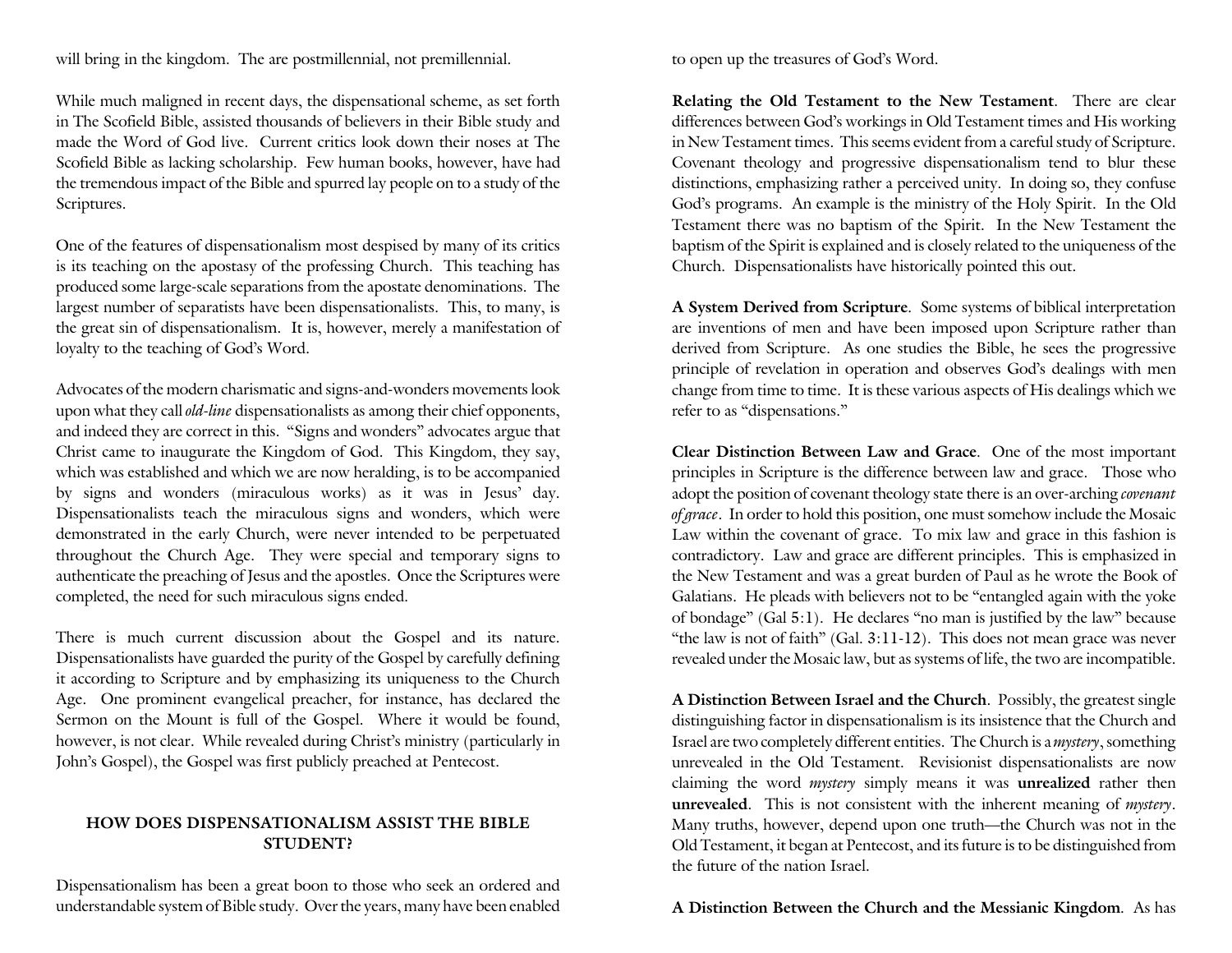been mentioned, some are teaching today that Christ is already seated on the throne of David. If this be true, then the Messianic kingdom, in some manner, must already be a reality. This is a particularly disturbing doctrine, originating as it has from professors at Dallas Theological Seminary which, through the years, has steadfastly maintained the *throne of David* was a phrase describing the millennial office of Christ. This would support the conclusion the Church was not part of the Davidic kingdom. Traditional dispensationalism has been correct in distinguishing the two. To declare the Church is a partial fulfillment of the Davidic Covenant is to drift toward covenant theology, which has held this position all along.

**The Irremedial Apostasy of the Professing Church**. In an explanatory note on *apostasy,* The Scofield Bible declared: "Apostasy in the church, as in Israel...is irremedial and awaits judgment" (note on 2 Tim. 3:1). By apostasy is meant a deliberate rejection of the doctrines of the Faith. This aspect of dispensational teaching has been much resented and criticized by those who seek to turn the tide of liberalism within the old-line denominations. Dispensational premillennialists are accused of being overly-pessimistic concerning the future of the professing Church. For the most part, dispensationalism has flourished among the separatist segments of Christendom, among those organizations and churches who do not participate with the National and World Council of Churches1414 and other such groups. Dispensationalists would view the task of believers as building up the true Church, the Body of Christ, not seeking to rescue the apostate church from its unbelief. As Charles Ryrie points out, "The Bible does definitely and clearly teach that there was, is, and will be apostasy in the professing church. The doctrine is not a figment of the dispensationalist imagination."<sup>17</sup>

#### **WHAT SHOULD DISPENSATIONALISTS BE DOING NOW?**

Some non-dispensational scholars are saying traditional dispensationalism is dead, and it was never an authentic expression of true evangelical scholarship, but an aberration, appearing for a time and now vanishing away. To report the death of dispensationalism may be somewhat premature. Dispensationalists, however, should take note of the strong opposition which has arisen to their system, and take some positive steps to strengthen their witness.

**Bible Colleges and Seminaries**. Historically, Bible institutes and Bible colleges have been strongly in the camp of dispensationalism. As was noted, this has been changing since the faculty members not trained in this system have become more prominent on faculties of these institutions. Traditional

dispensationalists need to exert their influence at such schools and do what they can to see that dispensationalism is properly taught to the students who will be future leaders in the church. Many alumni of schools such as this are not aware that the system of truth they were taught is no longer being emphasized.

**Literature**. Literature on the subject of dispensationalism needs to be written by those capable of doing so. While there are some books of fairly recent origin, they are beyond the grasp of average church members. Regrettably, few people today are going to read large complicated books on any subject. Books and booklets need to be produced for the average church member enlightening them on the principles of dispensationalism. Such books, as well as magazines, used to be readily available, but in recent years their number has declined.

**A Dispensational Pulpit**. Unfortunately, too many preachers today, in an effort to hold on to straying members and to attract outsiders, have reverted to psychological rather than theological preaching. As a result, large numbers of believers are ignorant of great theological and biblical truths with which they should be familiar. Dispensationalism is one of these. The preacher of the Word of God must teach his people correct dispensational principles. If he does not do so, who will? Solid expository messages are the key here.

**Provide Literature and Instruction**. Pastors should expose their people to good dispensational teaching other than their own pulpit ministry. A good series of Sunday school studies would be in order and perhaps some special messages by a visiting speaker who would be competent in this field. Literature on the subject should be made available for loan or purchase, and the pastor should call attention to it.

#### **CONCLUSION**

Battles can be lost because good men do nothing. We cannot afford to lose this battle. Let us rise up and do what we can to perpetuate this fine system of biblical study, which has blessed and helped so many of God's people.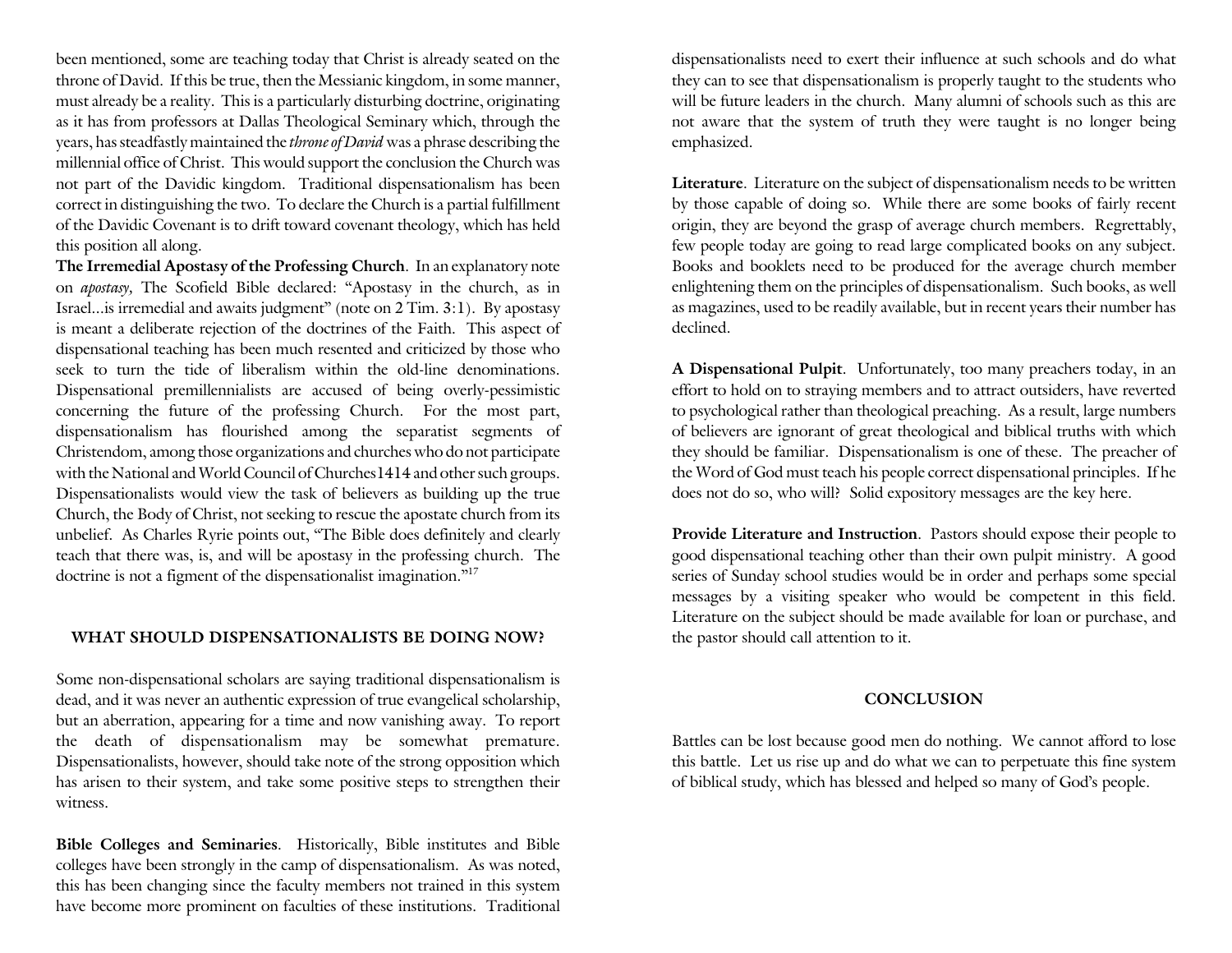#### **END NOTES**

- 1. David Cooper. *The World's Greatest Library*, p. 17. Biblical Research Society, 1970.
- 2. Robert Saucy. "The Church as a Mystery of God," *Dispensationalism, Israel and the Church*, Craig Blaising and Darrell Bock, editors, p. 149. Zondervan, 1992.
- 3. Renald Showers. *There Really is a Difference!* p. 30. Friends of Israel Gospel Ministry, 1990.
- 4. H.A. Ironside. *In the Heavenlies*, p. 67. Liozeaux Brothers, 1953.
- 5. *Bibliotheca Sacra*, January 1944 - January 1946. Dallas Theological Seminary. Dallas, Texas.
- 6. J.W. Dilliston. *The Structure of the Divine Society*, p. 134. No publishing information.
- 7. Charles Hodge. *Systematic Theology, II,* p. 117. Eerdmans, 1946.
- 8. H.C. Thiessen, *Introductory Lectures to Systematic Theology*, p. 263. Eerdmans, 1997.
- 9. Wesley Willis and John R. Master, editors. *Issues in Dispensationalism*. Moody Press, 1994.
- 10. Stanley Gundry. "Developing Dispensationalism: A Response," unpublished notes, pp. 2-3. 1986.
- 11. Bruce Waltke. "A Response to Craig Blaising," *Issues in Dispensationalism*, p. 197. Moody Press, 1994.
- 12. Gary Breshears. "A Response to Craig Blaising," unpublished notes, *Dispensational Theology* discussion, 1986.
- 13. George Ladd. *A Theology of the New Testament*, p. 336. Eerdmans, 1974.
- 14. David Bock. "The Reign of the Lord Christ," *Dispensationalism, Israel, and the Church*, p. 64. Zondervan, 1992.
- 15. Gary Bershears. *op. cit.*, p.3.
- 16. Stan Gundry. "A Response to Craig Blaising," unpublished notes.

**Additional copies of this booklet may be obtained by contacting:**

**Baptist World Mission Post Office Box 2149Decatur, AL 35602-2149 (256) 353-2221 FAX: (256) 353-2266**